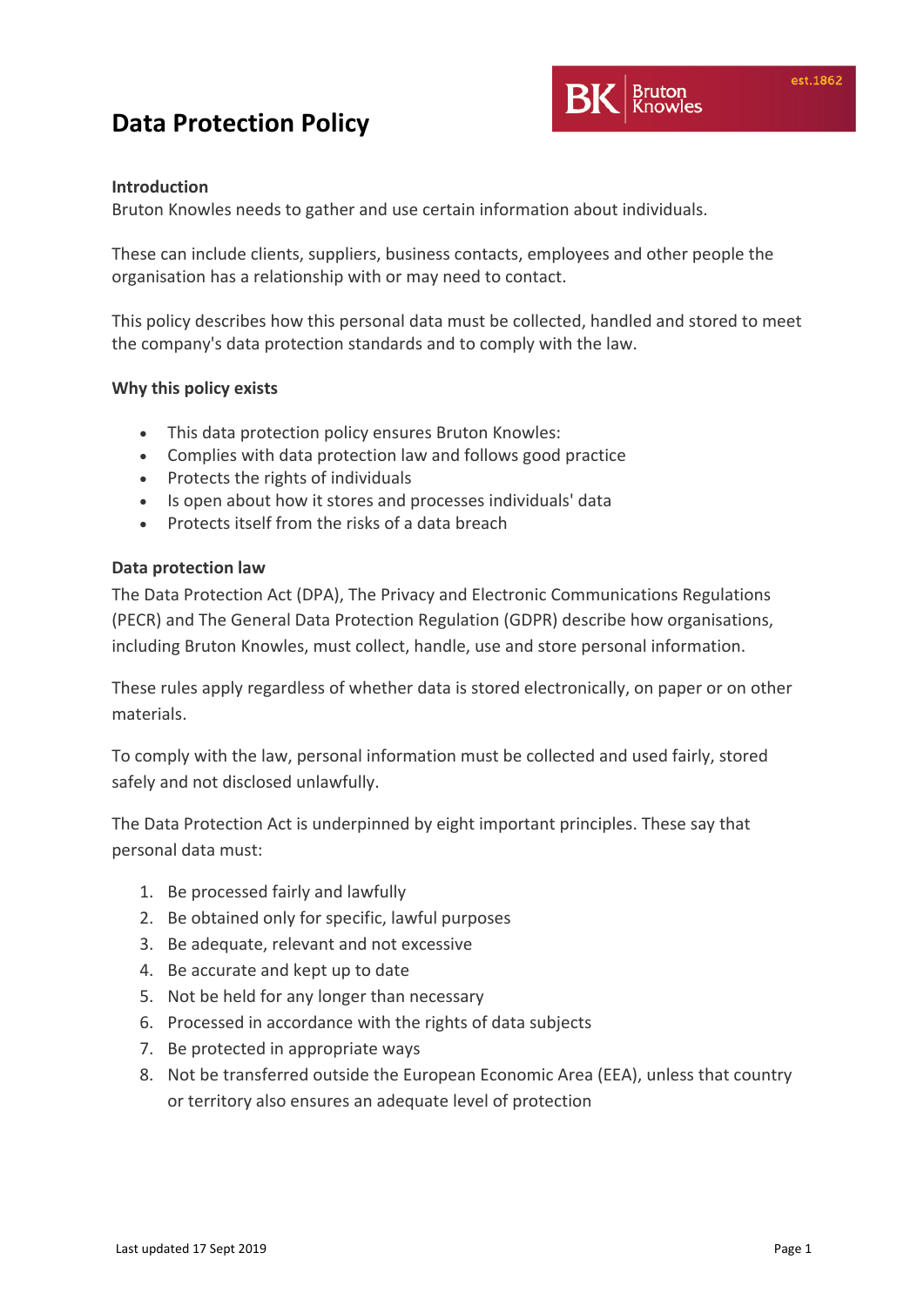

### **Policy scope**

This policy applies to:

- The head office of Bruton Knowles
- All teams of Bruton Knowles
- All staff, partners of Bruton Knowles
- All contractors, suppliers and other people working on behalf of Bruton Knowles

It applies to all data that the company holds relating to identifiable individuals, even if that information technically falls outside of The Data Protection Act (DPA), The Privacy and Electronic Communications Regulations (PECR) and The General Data Protection Regulation (GDPR). This can include:

- Names of individuals
- Postal addresses
- Email addresses
- Telephone numbers
- Any other information relating to individuals

### **Data protection risks**

This policy helps to protect Bruton Knowles from some very real data security risks, including:

- Breaches of confidentiality. For instance, information being given out inappropriately.
- Failing to offer choice. For instance, all individuals should be free to choose how the company uses data relating to them.
- Reputational damage. For instance, the company could suffer if hackers successfully gained access to sensitive data.

#### **Responsibilities**

Everyone who works for or with Bruton Knowles has some responsibility for ensuring data is collected, stored and handled appropriately.

Each team that handles personal data must ensure that it is handled and processed in line with this policy and data protection principles.

However, these people have key areas of responsibility:

 The partners and directors are ultimately responsible for ensuring that Bruton Knowles meets its legal obligations.

The Executive is responsible for:

 Keeping the company updated about data protection responsibilities, risks and issues.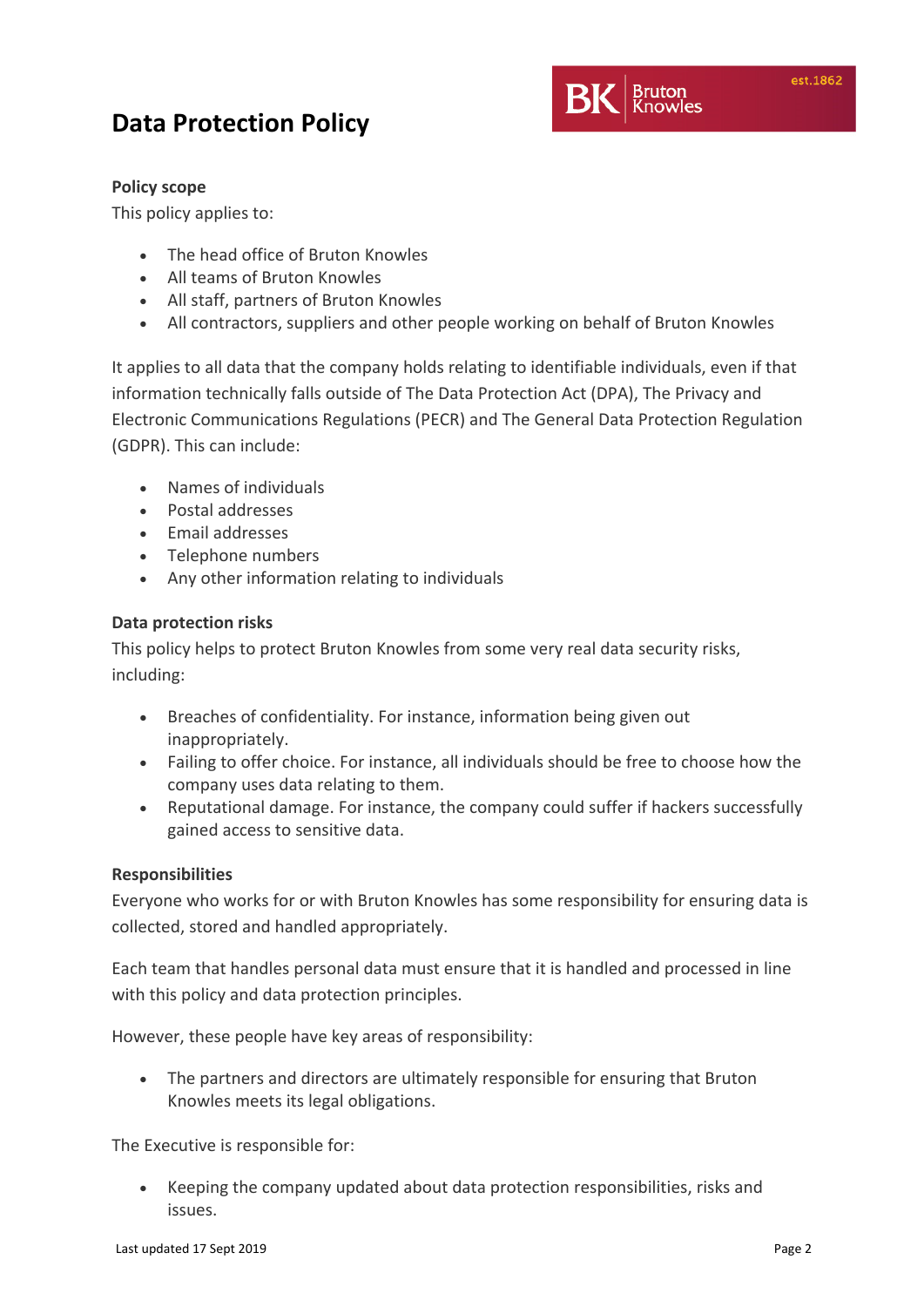- Reviewing all data protection procedures and related policies, in line with an agreed schedule.
- Arranging data protection training and advice for the people covered by this policy.
- Handling data protection questions from staff and anyone else covered by this policy.
- Dealing with requests from individuals to see the data Bruton Knowles holds about them (also called 'subject access requests').
- Checking and approving any contracts or agreements with third parties that may handle the company's sensitive data

The Executive is responsible for:

- Ensuring all systems, services and equipment used for storing data meet acceptable security standards.
- Performing regular checks and scans to ensure security hardware and software is functioning properly.
- Evaluating any third‐party services the company is considering using to store or process data. For instance, cloud computing services.

The Executive is responsible for:

- Approving any data protection statements attached to communications such as emails and letters.
- Addressing any data protection queries from journalists or media outlets like newspapers.
- Where necessary, working with other staff to ensure marketing initiatives abide by data protection principles.

The only people able to access data covered by this policy should be those who need it for their work.

Data should not be shared informally. When access to confidential information is required, employees can request it from their line managers.

Bruton Knowles will provide training to all employees to help them understand their responsibilities when handling data.

Employees should keep all data secure, by taking sensible precautions and following the guidelines below.

In particular, strong passwords must be used and they should never be shared.

Personal data should not be disclosed to unauthorised people, either within the company or externally.

est.1862

**Bruton**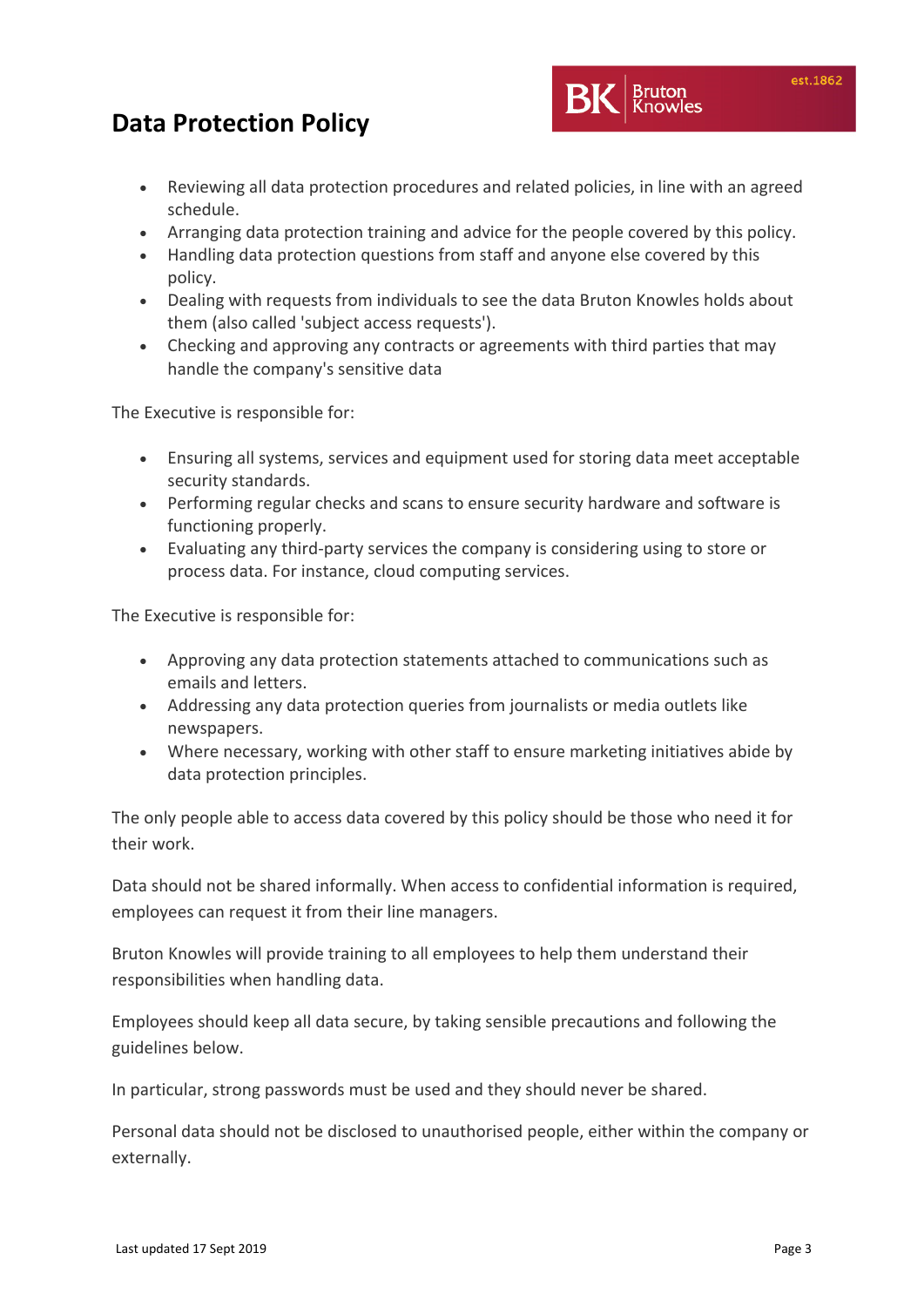Bruton

### **Data Protection Policy**

Data should be regularly reviewed and updated if it is found to be out of date, if no longer required, it should be deleted and disposed of.

Employees should request help from their line manager or the Executive if they are unsure about any aspect of data protection.

### **Data storage**

These rules describe how and where data should be safely stored. Questions about storing data safely can be directed to the Executive.

When data is stored on paper, it should be kept in a secure place where unauthorised people cannot see it.

These guidelines also apply to data that is usually stored electronically but has been printed out for some reason:

- When not required, the paper or files should be kept in a locked drawer or filing cabinet.
- Employees should make sure paper and printouts are not left where unauthorised people could see them, such as on a printer.
- Data printouts should be shredded and disposed of securely when no longer required.

When data is stored electronically, it must be protected from unauthorised access, accidental deletion and malicious hacking attempts:

- Data should be protected by strong passwords that are changed regularly and never shared between employees.
- If data is stored on removable media (like a CD or DVD), these should be kept locked away securely when not being used.
- Data should only be stored on designated drives and servers, and should only be uploaded to an approved cloud computing services.
- Servers containing personal data should be sited in a secure location, away from general office space.
- Data should be backed up frequently, those backups should be tested regularly, in line with the company's standard backup procedures.
- Data should never be saved directly to laptops or other mobile devices like tablets or smart phones.
- All servers and computers containing data should be protected by approved security software and a firewall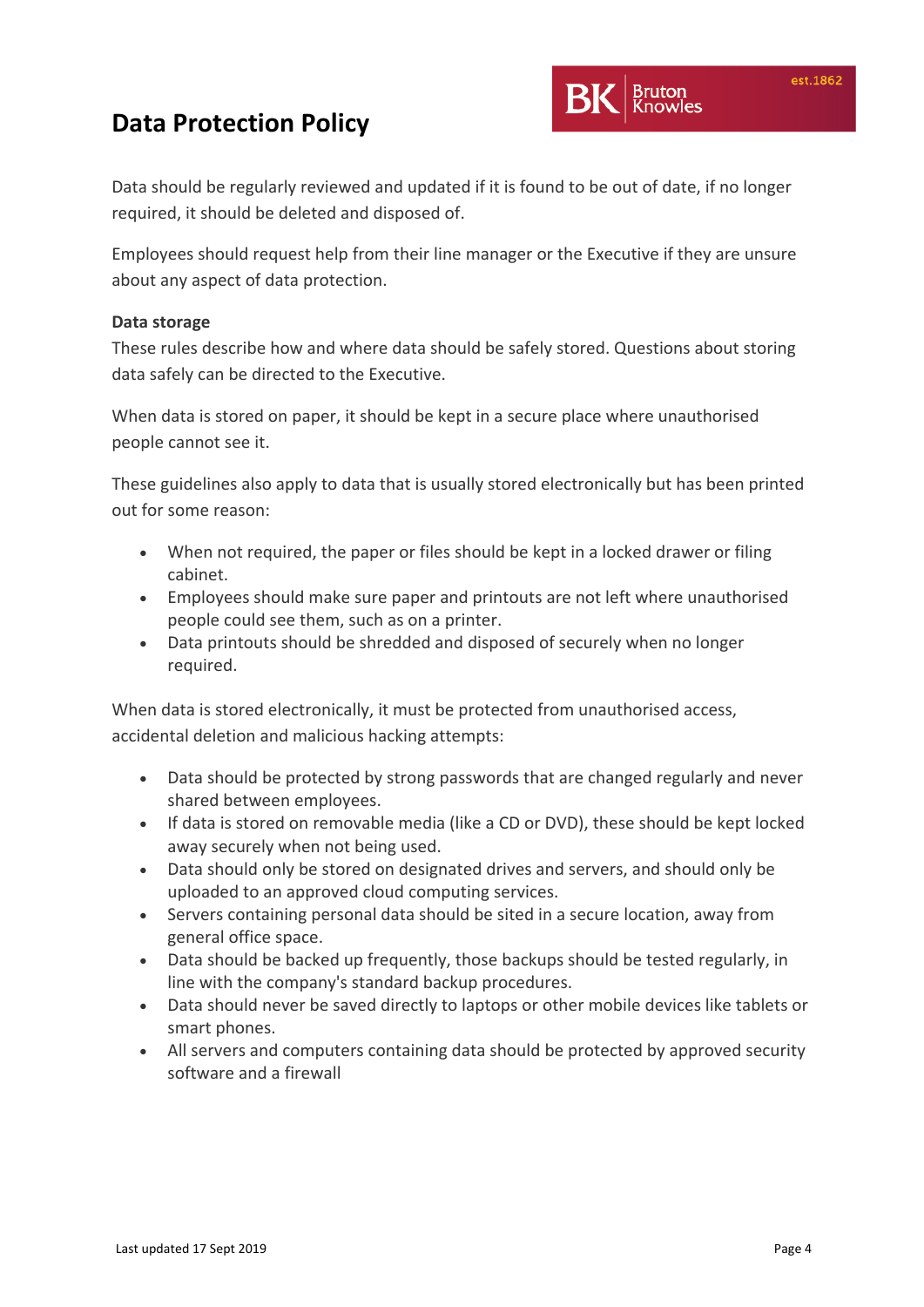### **Data use**

Personal data is of no value to Bruton Knowles unless the business can make use of it. However, it is when personal data is accessed and used that it can be at the greatest risk of loss, corruption or theft:

- When working with personal data, employees should ensure the screens of their computers are always locked when left unattended.
- Personal data should not be shared informally. In particular, it should never be sent by email, as this form of communication is not secure.
- Data must be encrypted before being transferred electronically. The Executive can explain how to send data to authorised external contacts.
- Personal data should never be transferred outside of the European Economic Area.
- Employees should not save copies of personal data to their own computers. Always access and update the central copy of any data.

#### **Data accuracy**

The law requires Bruton Knowles to take reasonable steps to ensure data is kept accurate and up to date.

The more important it is that the personal data is accurate, the greater the effort Bruton Knowles should put into ensuring its accuracy.

It is the responsibility of all employees who work with data to take reasonable steps to ensure it is kept as accurate and up to date as possible.

- Data will be held in as few places as necessary. Staff should not create any unnecessary additional data sets.
- Staff should take every opportunity to ensure data is updated. For instance, by confirming a client's details when they call.
- Bruton Knowles will make it easy for data subjects to update the information Bruton Knowles holds about them. For instance, via the company website.
- Data should be updated as inaccuracies are discovered. For instance, if a client can no longer be reached on their stored telephone number, it should be removed from the database.
- It is the Executive's responsibility to ensure marketing databases are verified.

All individuals who are the subject of personal data held by Bruton Knowles are entitled to;

- Ask what information the company holds about them and why.
- Ask how to gain access to it.
- Be informed how to keep it up to date.
- Be informed how the company is meeting its data protection obligations.